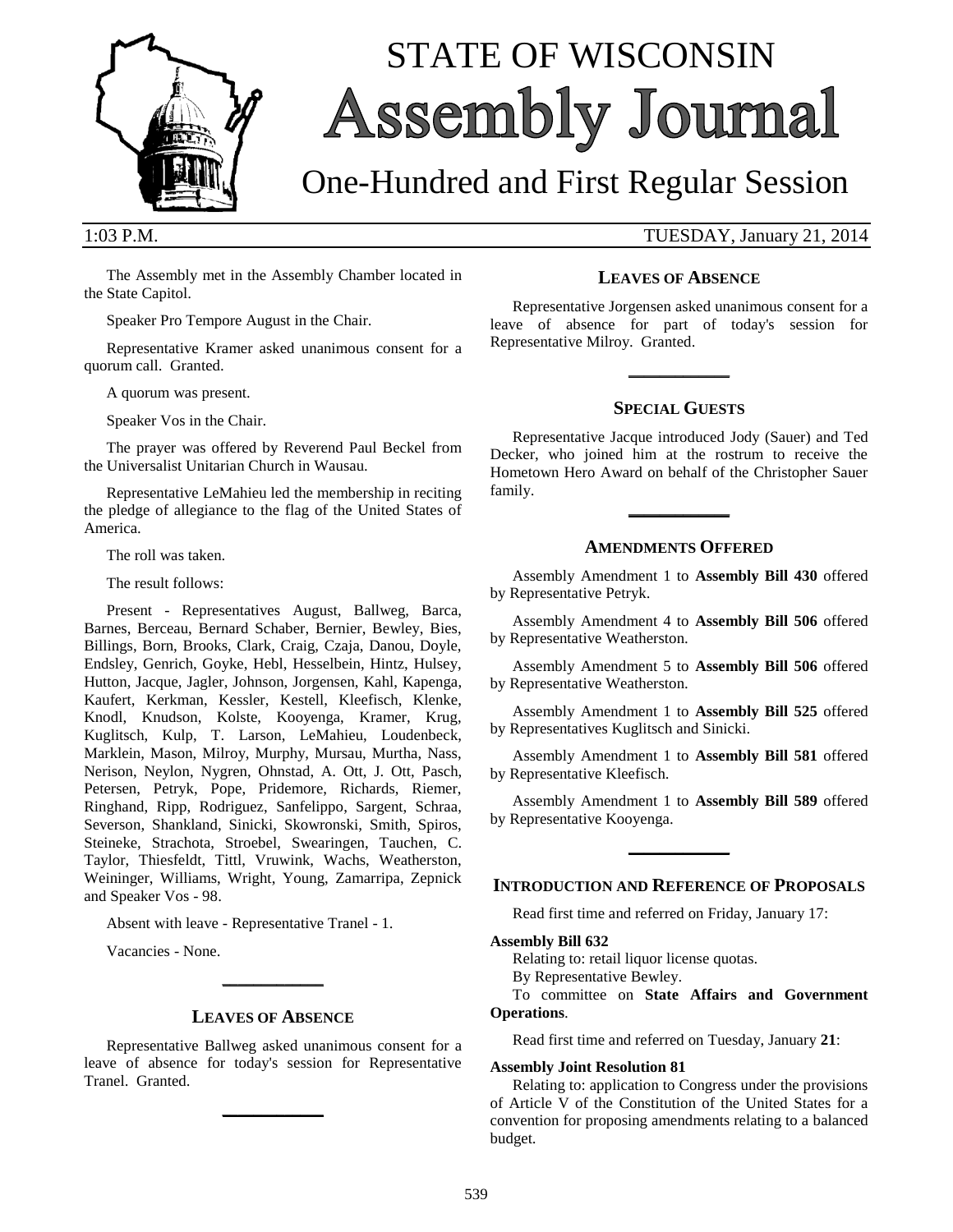By Representatives Kapenga, August, Ballweg, Bernier, Bies, Born, Craig, Czaja, Endsley, Hutton, Jagler, Kaufert, Kerkman, Kleefisch, Klenke, Knodl, Knudson, Kooyenga, Kramer, Krug, Kuglitsch, Kulp, T. Larson, LeMahieu, Loudenbeck, Murphy, Mursau, Murtha, Nass, Neylon, Nygren, A. Ott, J. Ott, Petersen, Petryk, Pridemore, Ripp, Rodriguez, Sanfelippo, Schraa, Severson, Skowronski, Spiros, Steineke, Strachota, Stroebel, Swearingen, Thiesfeldt, Tittl, Vos, Weatherston and Weininger; cosponsored by Senators Farrow, Darling, Ellis, Gudex, Harsdorf, Kedzie, Lasee, Lazich, Leibham, Moulton, Olsen, Tiffany and Vukmir.

To committee on **Campaigns and Elections**.

#### **Assembly Bill 633**

Relating to: eligibility of persons with disabilities to receive annual fishing licenses at reduced fees.

By Representatives Krug, Kulp, Bernier, Spiros, T. Larson and Wright; cosponsored by Senators Schultz and Lassa.

To committee on **Natural Resources and Sporting Heritage**.

#### **Assembly Bill 634**

Relating to: statute of limitations for arson crimes and the definition of a Molotov cocktail.

By Representatives Steineke, Bies, T. Larson, Ripp and Mursau; cosponsored by Senator Kedzie.

To committee on **Criminal Justice**.

#### **Assembly Bill 635**

Relating to: appointing delegates for a convention under Article V of the United States Constitution.

By Representatives Kapenga, Craig, Schraa, Krug, Knudson, Sanfelippo, Knodl, Murphy, Thiesfeldt, A. Ott, Ballweg, T. Larson, Spiros, Skowronski, Bies and Bernier; cosponsored by Senators Farrow and Leibham.

To committee on **Campaigns and Elections**.

#### **Assembly Bill 636**

Relating to: snowmobile safety program field training requirements.

By Representatives Severson, Bies, Berceau, Danou and Hulsey; cosponsored by Senators Harsdorf and L. Taylor.

To committee on **Natural Resources and Sporting Heritage**.

#### **Assembly Bill 637**

Relating to: adulterated, misbranded, and insanitary food.

By Representatives Weatherston, Knodl, T. Larson, Marklein, Murphy and A. Ott; cosponsored by Senators Cowles, Lasee and Olsen.

To committee on **Consumer Protection**.

#### **Assembly Bill 638**

Relating to: growing and processing industrial hemp, granting rule-making authority, and making an appropriation.

By Representatives Vruwink, C. Taylor, Sargent, Milroy, Bewley, Goyke, Hulsey, Hebl, Wright, Kahl, Ohnstad and Shankland; cosponsored by Senators Vinehout and Schultz.

#### To committee on **Consumer Protection**.

#### **Assembly Bill 639**

Relating to: the use of a cellular or other wireless telephone while driving a motor vehicle in a construction zone and providing a penalty.

By Representatives Spiros, Bies, Ballweg, Berceau, Kleefisch, Kulp, Ohnstad, Petryk and Wright; cosponsored by Senators Petrowski, Carpenter, Lassa, Lehman and Olsen.

To committee on **Transportation**.

#### **Assembly Bill 640**

Relating to: secondhand jewelry transactions.

By Representatives Kolste, Pope, Ringhand, Vruwink, Berceau, Sinicki and Ohnstad; cosponsored by Senators T. Cullen, Miller, Jauch, Lehman and L. Taylor.

To committee on **Consumer Protection**.

#### **Assembly Bill 641**

Relating to: stalking and sexual offenses under the code of military justice.

By Representatives Nass, Petryk, Hesselbein, Kulp, Kolste, Murphy, LeMahieu, Pridemore, T. Larson, Vruwink, Bernard Schaber, Marklein, Bernier, Ripp and Bies; cosponsored by Senators Petrowski, Kedzie, Lehman, Olsen and Schultz.

To committee on **Veterans**.

#### **Assembly Bill 642**

Relating to: the sale, of high-concentration alcohol beverages and providing penalties.

By Representatives Jacque, Berceau, Bies and A. Ott; cosponsored by Senators Schultz, Lassa and Lehman.

To committee on **State Affairs and Government Operations**.

#### **Assembly Bill 643**

Relating to: public hearings regarding the adoption of college and career readiness standards.

By Representatives Schraa, Thiesfeldt, Jacque, T. Larson, Pridemore, Born, Tittl and Marklein; cosponsored by Senators Lazich and Grothman.

To committee on **Education**.

#### **Assembly Bill 644**

Relating to: sales tax bad debt return adjustments for private label credit card bad debt.

By Representative Nygren; cosponsored by Senator Darling.

To committee on **Ways and Means**.

#### **Assembly Bill 645**

Relating to: the information contained in referendum questions to authorize exceeding county levy limits.

By Representatives Marklein, Ringhand and Bernier. To committee on **Campaigns and Elections**. **\_\_\_\_\_\_\_\_\_\_\_\_\_**

#### **ENROLLED BILLS AND JOINT RESOLUTIONS**

The following Assembly proposals, which have been approved by both the Assembly and Senate, have been enrolled by the Legislative Reference Bureau: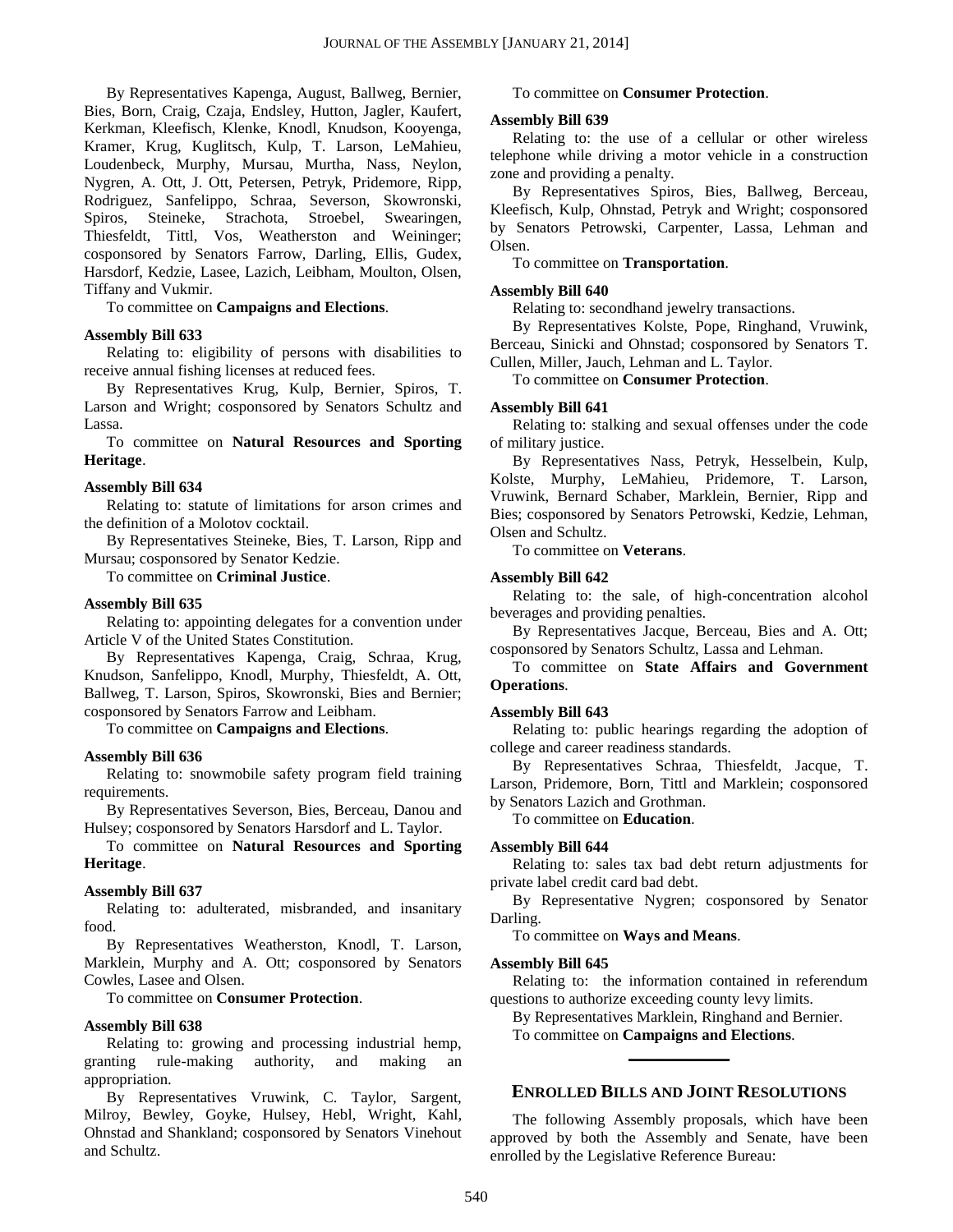**Assembly Bill 284 Assembly Joint Resolution 66**

> *PATRICK E. FULLER* Assembly Chief Clerk

#### **REFERENCE BUREAU CORRECTIONS**

**\_\_\_\_\_\_\_\_\_\_\_\_\_**

#### **Assembly Bill 164**

- **1.** Page 2, line 3: delete "POSSESSION OF MARIJUANA."
- **2.** Page 3, line 5: delete "POSSESSION OF A SYNTHETIC CANNABINOID.".

**\_\_\_\_\_\_\_\_\_\_\_\_\_**

#### Assembly amendment 5 to **Assembly Bill 484**

**1.** Page 1, line 7: delete "1. 2104" and substitute "1, 2014".

**\_\_\_\_\_\_\_\_\_\_\_\_\_**

#### **Senate Bill 150**

- **1.** Page 2, line 3: delete "POSSESSION OF MARIJUANA.".
- **2.** Page 3, line 5: delete "POSSESSION OF A SYNTHETIC CANNABINOID."

#### **COMMUNICATIONS**

**\_\_\_\_\_\_\_\_\_\_\_\_\_**

January 21, 2014

Patrick Fuller

Assembly Chief Clerk 17 West Main Street, Suite 401 Madison, WI 53703

Dear Chief Clerk Fuller:

Please find below a list of votes I would have cast had I been present for session on Tuesday, January 14, 2014 for you to record in the Assembly Journal.

#### VOTES FOR TUESDAY, January 14, 2014

The question was: Shall Assembly Joint Resolution 29 be adopted? YES

The question was: Shall Senate Joint Resolution 59 be concurred in? YES

The question was: Shall Assembly Substitute Amendment 1 to Assembly Bill 445 be adopted? YES

The question was: Assembly Bill 445 having been read three times, shall the bill be passed? YES

The question was: Shall Assembly Substitute Amendment 1 to Assembly Bill 446 be adopted? YES

The question was: Assembly Bill 446 having been read three times, shall the bill be passed? YES

The question was: Shall Assembly Amendment 1 to Assembly Bill 447 be adopted? YES

The question was: Shall Assembly amendment 2 to Assembly Bill 447 be adopted? YES

The question was: Assembly Bill 447 having been read three times, shall the bill be passed? YES

The question was: Shall Assembly Amendment 1 to Assembly Bill 448 be adopted? YES

The question was: Shall Assembly amendment 2 to Assembly Bill 448 be adopted? YES The question was: Assembly Bill 448 having been read three times, shall the bill be passed? YES The question was: Shall Assembly Amendment 1 to Assembly Bill 171 be adopted? YES The question was: Assembly Bill 171 having been read three times, shall the bill be passed? YES The question was: Shall Assembly Amendment 1 to Assembly Bill 494 be adopted? YES The question was: Assembly Bill 494 having been read three times, shall the bill be passed? YES The question was: Assembly Bill 558 having been read three times, shall the bill be passed? YES The question was: Assembly Bill 559 having been read three times, shall the bill be passed? YES The question was: Assembly Bill 560 having been read three times, shall the bill be passed? YES The question was: Assembly Amendment 1 to Assembly Bill 561 be adopted? YES The question was: Assembly Bill 561 having been read three times, shall the bill be passed? YES The question was: Assembly Bill 562 having been read three times, shall the bill be passed? YES The question was: Assembly Bill 563 having been read three times, shall the bill be passed? YES The question was: Senate Bill 463 having been read three times, shall the bill be concurred in? YES The question was: Senate Bill 464 having been read three times, shall the bill be concurred in? YES The question was: Senate Bill 465 having been read three times, shall the bill be concurred in? YES The question was: Senate Bill 466 having been read three times, shall the bill be concurred in? YES The question was: Senate Bill 467 having been read three times, shall the bill be concurred in? YES The question was: Senate Bill 251 having been read three times, shall the bill be concurred in? YES The question was: Senate bill 262 having been read three times, shall the bill be concurred in? YES The question was: Senate Bill 475 having been read three times, shall the bill be concurred in? YES

Thank you in advance for your assistance with this request.

> Sincerely, *GARY HEBL* State Representative 46th Assembly District

**\_\_\_\_\_\_\_\_\_\_\_\_\_**

January 21, 2014

Patrick E. Fuller Assembly Chief Clerk 17 West Main Street, Suite 401 Madison, WI 53703

Dear Chief Clerk Fuller: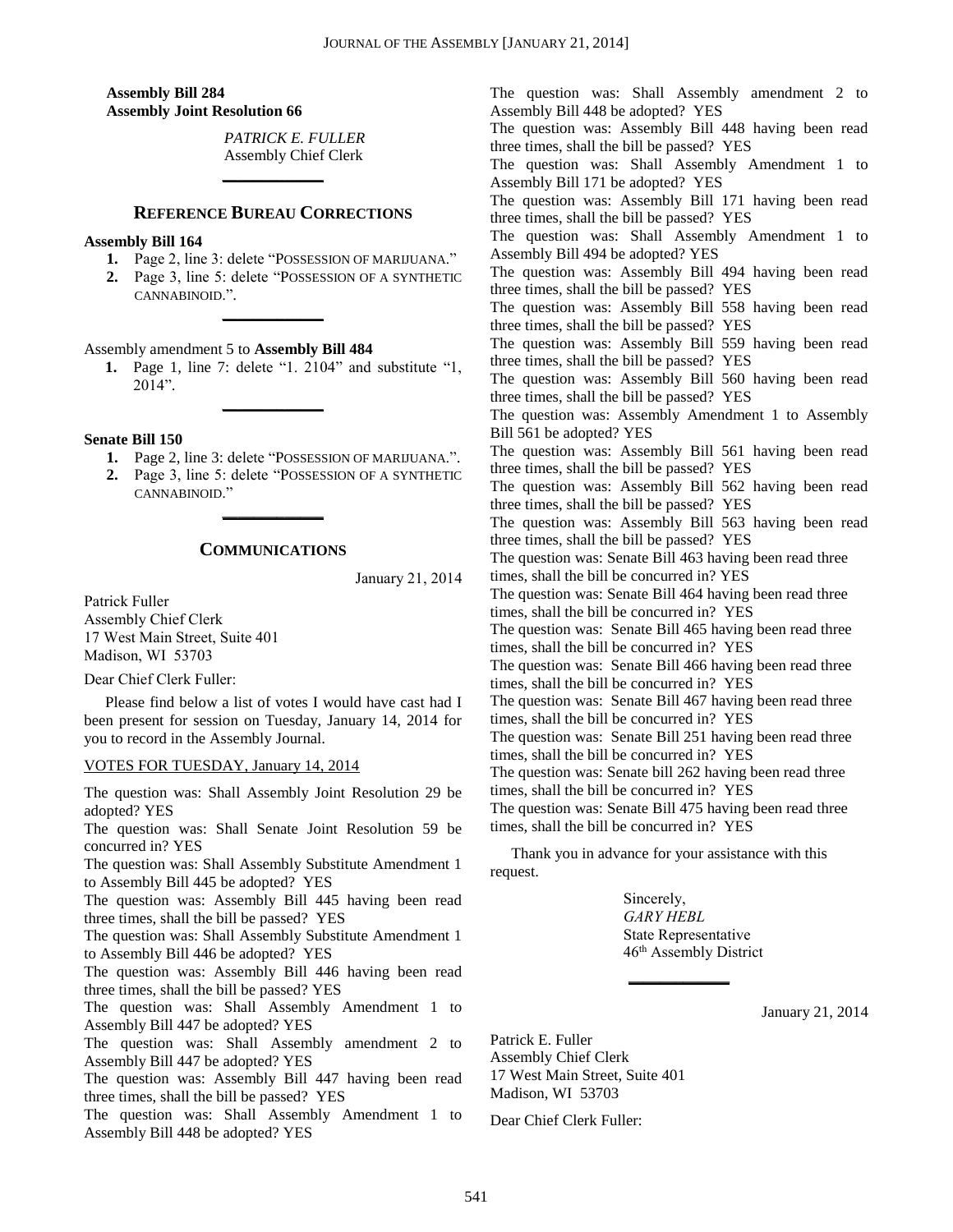Please add my name as a co-author of Assembly Bill 164, relating to local ordinances regarding possession of marijuana or a synthetic cannabinoid.

Please add my name as a co-sponsor of Senate Bill 150, relating to local ordinances regarding possession of marijuana or a synthetic cannabinoid.

> Sincerely, *CORY MASON* State Representative 66th Assembly District

### **CALENDAR OF TUESDAY, JANUARY 21**

**\_\_\_\_\_\_\_\_\_\_\_\_\_**

#### **Assembly Bill 368**

Relating to: purchases or transfers of rifles or shotguns in other states.

The question was: Shall **Assembly Bill 368** be ordered engrossed and read a third time?

Motion carried.

Representative Kramer asked unanimous consent that the rules be suspended and that **Assembly Bill 368** be given a third reading. Granted.

The question was: **Assembly Bill 368** having been read three times, shall the bill be passed?

The roll was taken.

The result follows:

Ayes - Representatives August, Ballweg, Barca, Barnes, Bernard Schaber, Bernier, Bewley, Bies, Billings, Born, Brooks, Clark, Craig, Czaja, Danou, Doyle, Endsley, Genrich, Goyke, Hebl, Hesselbein, Hintz, Hulsey, Hutton, Jacque, Jagler, Johnson, Jorgensen, Kahl, Kapenga, Kaufert, Kerkman, Kessler, Kestell, Kleefisch, Klenke, Knodl, Knudson, Kolste, Kooyenga, Kramer, Krug, Kuglitsch, Kulp, T. Larson, LeMahieu, Loudenbeck, Marklein, Mason, Murphy, Mursau, Murtha, Nass, Nerison, Neylon, Nygren, Ohnstad, A. Ott, J. Ott, Petersen, Petryk, Pope, Pridemore, Richards, Riemer, Ringhand, Ripp, Rodriguez, Sanfelippo, Sargent, Schraa, Severson, Shankland, Sinicki, Skowronski, Smith, Spiros, Steineke, Strachota, Stroebel, Swearingen, Tauchen, Thiesfeldt, Tittl, Vruwink, Wachs, Weatherston, Weininger, Williams, Wright, Young, Zamarripa, Zepnick and Speaker Vos - 94.

Noes - Representatives Berceau, Pasch and C. Taylor - 3.

Absent or not voting - Representatives Milroy and Tranel - 2.

Motion carried.

Representative Vruwink asked unanimous consent to be added as a coauthor of **Assembly Bill 368**. Granted.

Representative Kramer asked unanimous consent that the rules be suspended and that **Assembly Bill 368** be immediately messaged to the Senate. Granted.

#### **Assembly Bill 515**

Relating to: rule-making procedures and repealing various rules promulgated by the Department of Workforce Development.

The question was: Shall **Assembly Bill 515** be ordered engrossed and read a third time?

Motion carried.

Representative Kramer asked unanimous consent that the rules be suspended and that **Assembly Bill 515** be given a third reading. Granted.

The question was: **Assembly Bill 515** having been read three times, shall the bill be passed?

Motion carried.

Representative Kramer asked unanimous consent that the rules be suspended and that **Assembly Bill 515** be immediately messaged to the Senate. Granted.

#### **Assembly Bill 516**

Relating to: rule-making procedures and modifying certain rules promulgated by the Department of Workforce Development for the administration of the laws governing traveling sales crews.

The question was: Shall **Assembly Bill 516** be ordered engrossed and read a third time?

Motion carried.

Representative Kramer asked unanimous consent that the rules be suspended and that **Assembly Bill 516** be given a third reading. Granted.

The question was: **Assembly Bill 516** having been read three times, shall the bill be passed?

Motion carried.

Representative Kramer asked unanimous consent that the rules be suspended and that **Assembly Bill 516** be immediately messaged to the Senate. Granted.

#### **Assembly Bill 552**

Relating to: the definition and practice of dentistry for professional licensing purposes.

The question was: Shall **Assembly Bill 552** be ordered engrossed and read a third time?

Motion carried.

Representative Kramer asked unanimous consent that the rules be suspended and that **Assembly Bill 552** be given a third reading. Granted.

The question was: **Assembly Bill 552** having been read three times, shall the bill be passed?

Motion carried.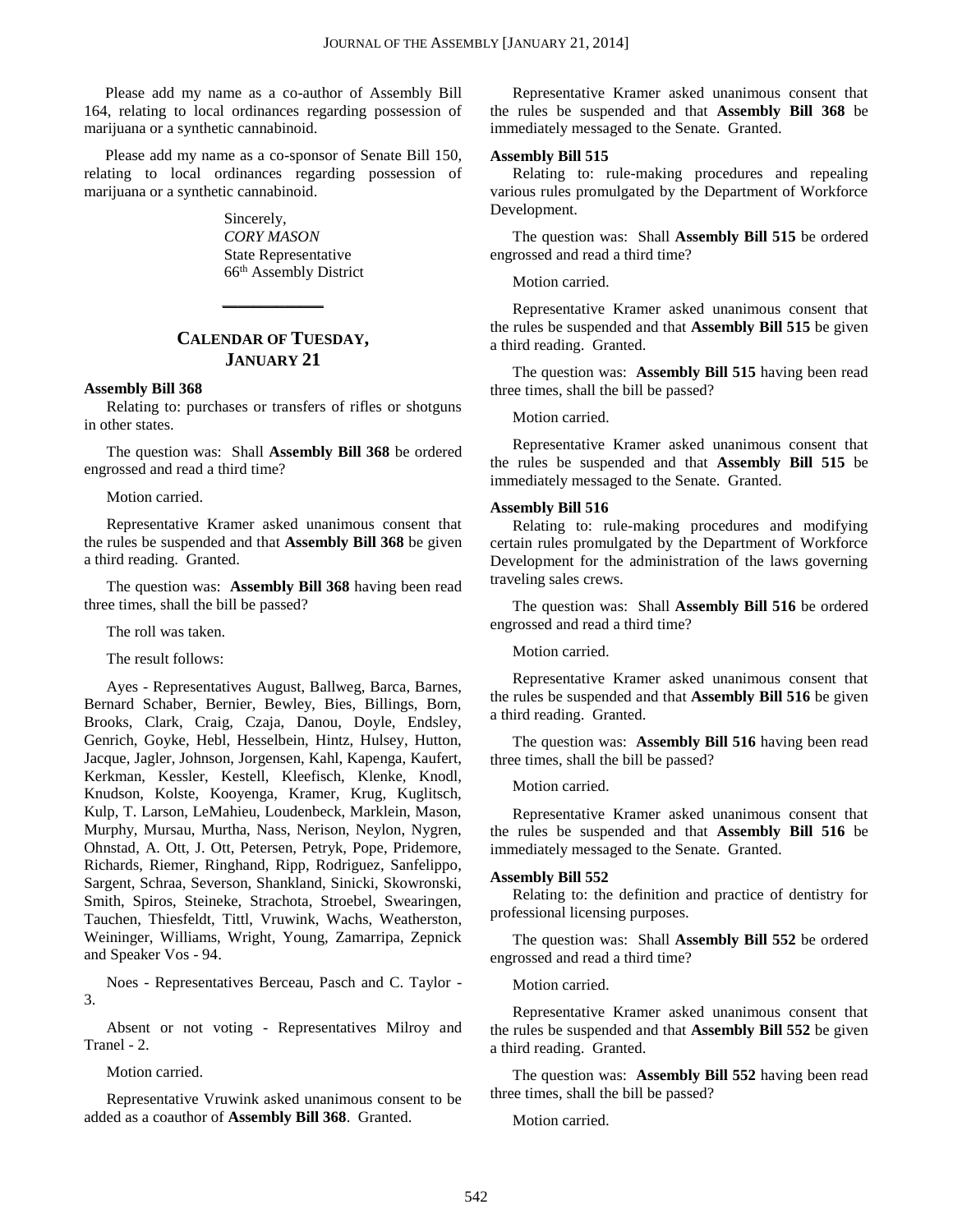Representatives Pope, Jorgensen, Hebl, Smith, Berceau, Sinicki, Clark, Pasch, Zamarripa, Ohnstad, Wright, Goyke, Kolste, Barnes, Hesselbein, Johnson and Shankland asked unanimous consent to be added as coauthors of **Assembly Bill 552**. Granted.

Representative Kramer asked unanimous consent that the rules be suspended and that **Assembly Bill 552** be immediately messaged to the Senate. Granted.

Representative Milroy asked unanimous consent that his leave of absence be lifted. Granted.

Representative Milroy asked unanimous consent to be recorded as voting "**Aye**" on **Assembly Bill 368**. Granted.

#### **Assembly Bill 555**

Relating to: standards for admission into a course offered by a school district of a pupil enrolled in a homebased private educational program.

The question was: Shall **Assembly Bill 555** be ordered engrossed and read a third time?

Motion carried.

Representative Kramer asked unanimous consent that the rules be suspended and that **Assembly Bill 555** be given a third reading. Granted.

The question was: **Assembly Bill 555** having been read three times, shall the bill be passed?

Motion carried.

Representative Hesselbein asked unanimous consent to be recorded as voting "**No**" on the previous question. Granted.

Representative Kramer asked unanimous consent that the rules be suspended and that **Assembly Bill 555** be immediately messaged to the Senate. Granted.

#### **Assembly Bill 557**

Relating to: eliminating an obsolete statutory provision.

The question was: Shall **Assembly Bill 557** be ordered engrossed and read a third time?

Motion carried.

Representative Kramer asked unanimous consent that the rules be suspended and that **Assembly Bill 557** be given a third reading. Granted.

The question was: **Assembly Bill 557** having been read three times, shall the bill be passed?

Motion carried.

Representative Hesselbein asked unanimous consent to be recorded as voting "**No**" on the previous question. Granted.

Representative Kramer asked unanimous consent that the rules be suspended and that **Assembly Bill 557** be immediately messaged to the Senate. Granted.

#### **Assembly Bill 564**

Relating to: revising various provisions of the statutes for the purpose of supplying omissions and eliminating defects (Correction Bill).

The question was: Shall **Assembly Bill 564** be ordered engrossed and read a third time?

Motion carried.

Representative Kramer asked unanimous consent that the rules be suspended and that **Assembly Bill 564** be given a third reading. Granted.

The question was: **Assembly Bill 564** having been read three times, shall the bill be passed?

Motion carried.

Representative Kramer asked unanimous consent that the rules be suspended and that **Assembly Bill 564** be immediately messaged to the Senate. Granted.

#### **Assembly Bill 565**

Relating to: repealing the schedule of election occurrences.

The question was: Shall **Assembly Bill 565** be ordered engrossed and read a third time?

Motion carried.

Representative Kramer asked unanimous consent that the rules be suspended and that **Assembly Bill 565** be given a third reading. Granted.

The question was: **Assembly Bill 565** having been read three times, shall the bill be passed?

#### Motion carried.

Representative Kramer asked unanimous consent that the rules be suspended and that **Assembly Bill 565** be immediately messaged to the Senate. Granted.

#### **Assembly Bill 566**

Relating to: minors acknowledging paternity; service of the summons and petition in a paternity action when the respondent is deceased; the form for a paternity action summons; releasing a frozen bank account of a support obligor; determining eligibility for Wisconsin Shares; notices to, and the exercise of rights by, a guardian ad litem in an unborn child in need of protection or services proceeding; requiring a diligent investigation by an agency that receives a report of child abuse or neglect if the agency cannot identify an individual who is suspected of the abuse or neglect; eliminating a voluntary foster care education program; the prohibition against a person who has committed armed robbery from showing that he or she has been rehabilitated for purposes of being licensed, certified, or contracted with to provide child care (suggested as remedial legislation by the Department of Children and Families).

Assembly Amendment 1 to **Assembly Bill 566** offered by Representatives C. Taylor, Kessler, Berceau, Wachs, Hebl, Pope and Ohnstad.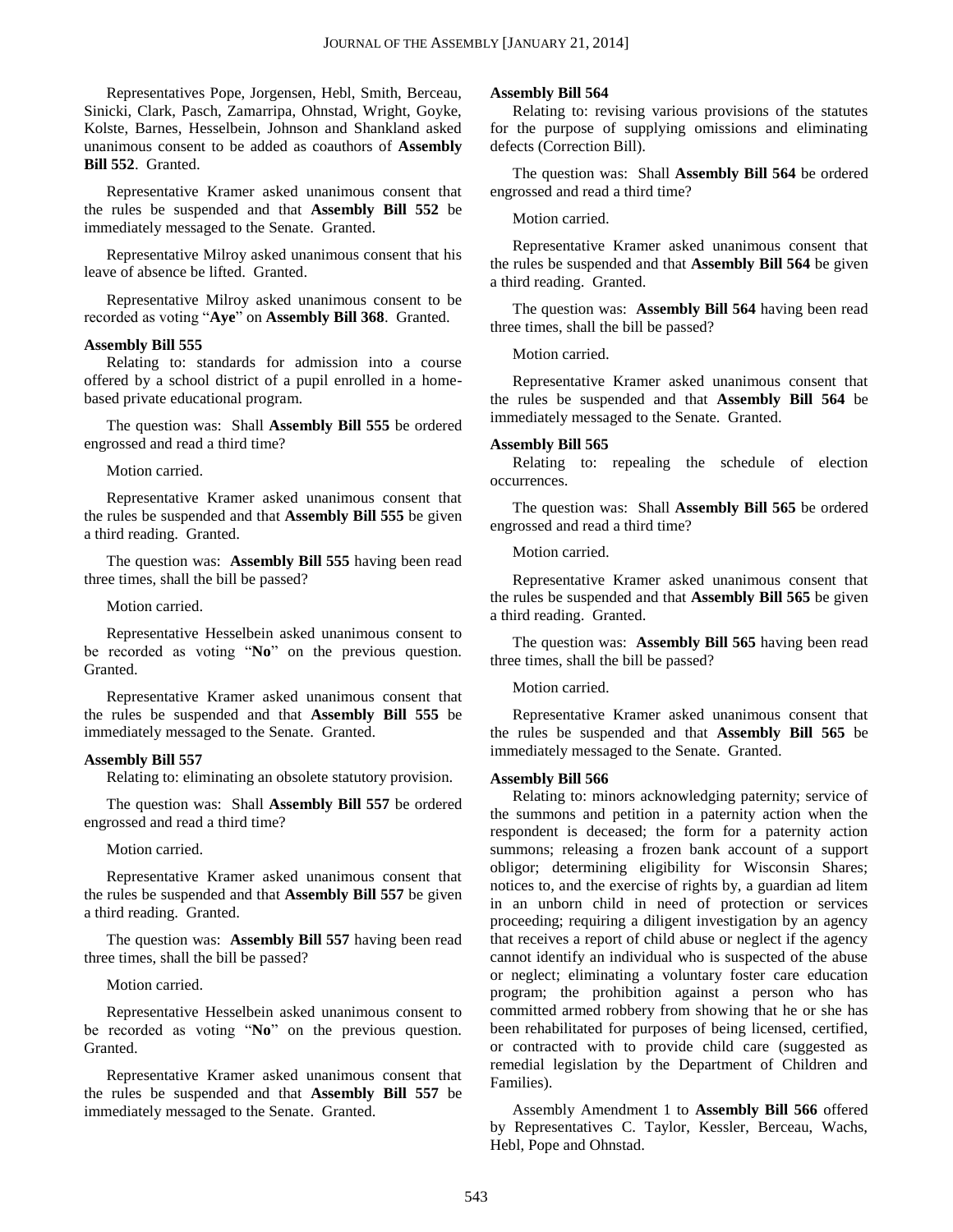Representative Kramer moved that Assembly Amendment 1 to **Assembly Bill 566** be laid on the table.

The question was: Shall Assembly Amendment 1 to **Assembly Bill 566** be laid on the table?

The roll was taken.

The result follows:

Ayes - Representatives August, Ballweg, Bernier, Bies, Born, Brooks, Craig, Czaja, Endsley, Hutton, Jacque, Jagler, Kapenga, Kaufert, Kerkman, Kestell, Kleefisch, Klenke, Knodl, Knudson, Kooyenga, Kramer, Krug, Kuglitsch, Kulp, T. Larson, LeMahieu, Loudenbeck, Marklein, Murphy, Mursau, Murtha, Nass, Nerison, Neylon, Nygren, A. Ott, J. Ott, Petersen, Petryk, Pridemore, Ripp, Rodriguez, Sanfelippo, Schraa, Severson, Skowronski, Spiros, Steineke, Strachota, Stroebel, Swearingen, Tauchen, Thiesfeldt, Tittl, Weatherston, Weininger, Williams and Speaker Vos - 59.

Noes - Representatives Barca, Barnes, Berceau, Bernard Schaber, Bewley, Billings, Clark, Danou, Doyle, Genrich, Goyke, Hebl, Hesselbein, Hintz, Hulsey, Johnson, Jorgensen, Kahl, Kessler, Kolste, Mason, Milroy, Ohnstad, Pasch, Pope, Richards, Riemer, Ringhand, Sargent, Shankland, Sinicki, Smith, C. Taylor, Vruwink, Wachs, Wright, Young, Zamarripa and Zepnick - 39.

Absent or not voting - Representative Tranel - 1.

Motion carried.

The question was: Shall **Assembly Bill 566** be ordered engrossed and read a third time?

Motion carried.

Representative Kramer asked unanimous consent that the rules be suspended and that **Assembly Bill 566** be given a third reading. Granted.

The question was: **Assembly Bill 566** having been read three times, shall the bill be passed?

Motion carried.

Representative Kramer asked unanimous consent that the rules be suspended and that **Assembly Bill 566** be immediately messaged to the Senate. Granted.

#### **Assembly Bill 567**

Relating to: access to public records (suggested as remedial legislation by the Legislative Reference Bureau).

Representatives Wright, Barca and Bewley asked unanimous consent to be added as coauthors of **Assembly Bill 567**. Granted.

Assembly Amendment 1 to **Assembly Bill 567** offered by Representatives C. Taylor, Barca, Richards, Sinicki, Ohnstad, Wachs, Ringhand, Kahl, Zamarripa, Hintz, Berceau, Pope, Kessler, Jorgensen, Pasch, Danou, Bewley, Hesselbein, Barnes and Doyle.

Representative Kramer moved that Assembly Amendment 1 to **Assembly Bill 567** be laid on the table.

The question was: Shall Assembly Amendment 1 to **Assembly Bill 567** be laid on the table?

The roll was taken.

The result follows:

Ayes - Representatives August, Ballweg, Bernier, Bies, Born, Brooks, Craig, Czaja, Endsley, Hutton, Jacque, Jagler, Kapenga, Kaufert, Kerkman, Kestell, Kleefisch, Klenke, Knodl, Knudson, Kooyenga, Kramer, Krug, Kuglitsch, Kulp, T. Larson, LeMahieu, Loudenbeck, Marklein, Murphy, Mursau, Murtha, Nass, Nerison, Neylon, Nygren, A. Ott, J. Ott, Petersen, Petryk, Pridemore, Ripp, Rodriguez, Sanfelippo, Schraa, Severson, Skowronski, Spiros, Steineke, Strachota, Stroebel, Swearingen, Tauchen, Thiesfeldt, Tittl, Weatherston, Weininger, Williams and Speaker Vos - 59.

Noes - Representatives Barca, Barnes, Berceau, Bernard Schaber, Bewley, Billings, Clark, Danou, Doyle, Genrich, Goyke, Hebl, Hesselbein, Hintz, Hulsey, Johnson, Jorgensen, Kahl, Kessler, Kolste, Mason, Milroy, Ohnstad, Pasch, Pope, Richards, Riemer, Ringhand, Sargent, Shankland, Sinicki, Smith, C. Taylor, Vruwink, Wachs, Wright, Young, Zamarripa and Zepnick - 39.

Absent or not voting - Representative Tranel - 1.

Motion carried.

The question was: Shall **Assembly Bill 567** be ordered engrossed and read a third time?

Motion carried.

Representative Kramer asked unanimous consent that the rules be suspended and that **Assembly Bill 567** be given a third reading. Granted.

The question was: **Assembly Bill 567** having been read three times, shall the bill be passed?

Motion carried.

Representative Kramer asked unanimous consent that the rules be suspended and that **Assembly Bill 567** be immediately messaged to the Senate. Granted.

#### **Assembly Bill 568**

Relating to: the effective date of administrative rules promulgated by state agencies (suggested as remedial legislation by the Legislative Reference Bureau).

The question was: Shall **Assembly Bill 568** be ordered engrossed and read a third time?

Motion carried.

Representative Kramer asked unanimous consent that the rules be suspended and that **Assembly Bill 568** be given a third reading. Granted.

The question was: **Assembly Bill 568** having been read three times, shall the bill be passed?

Motion carried.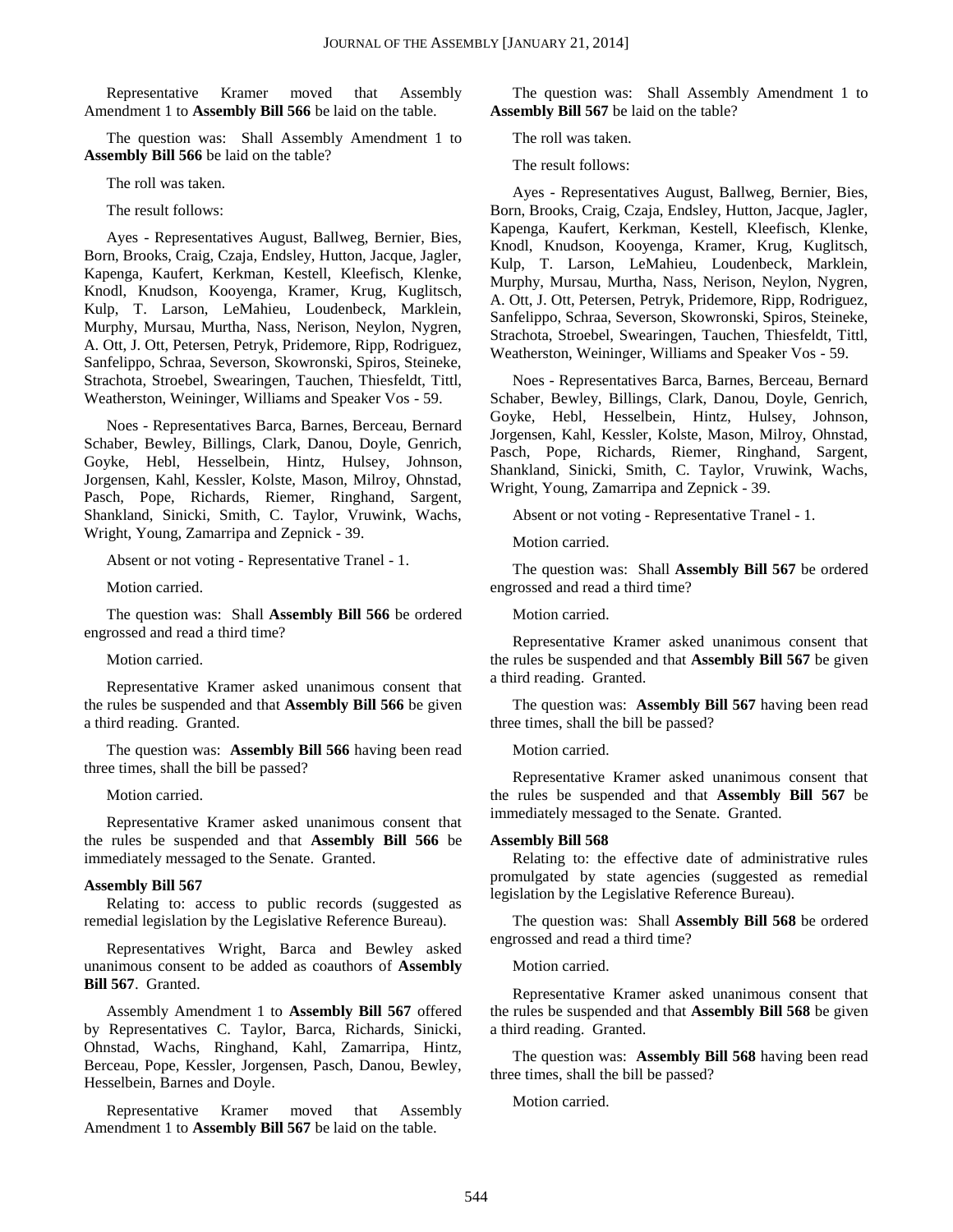Representative Kramer asked unanimous consent that the rules be suspended and that **Assembly Bill 568** be immediately messaged to the Senate. Granted.

#### **Assembly Bill 569**

Relating to: revising various provisions of the statutes to make corrections and reconcile conflicts (Correction Bill).

The question was: Shall **Assembly Bill 569** be ordered engrossed and read a third time?

Motion carried.

Representative Kramer asked unanimous consent that the rules be suspended and that **Assembly Bill 569** be given a third reading. Granted.

The question was: **Assembly Bill 569** having been read three times, shall the bill be passed?

Motion carried.

Representative Kramer asked unanimous consent that the rules be suspended and that **Assembly Bill 569** be immediately messaged to the Senate. Granted.

#### **Assembly Bill 594**

Relating to: renewable energy portfolio standards.

The question was: Shall **Assembly Bill 594** be ordered engrossed and read a third time?

#### Motion carried.

Representative Kramer asked unanimous consent that the rules be suspended and that **Assembly Bill 594** be given a third reading. Granted.

The question was: **Assembly Bill 594** having been read three times, shall the bill be passed?

#### Motion carried.

Representatives Wright, Barca, Bewley and Zepnick asked unanimous consent to be added as coauthors of **Assembly Bill 594**. Granted.

Representative Kramer asked unanimous consent that the rules be suspended and that **Assembly Bill 594** be immediately messaged to the Senate. Granted.

#### **Assembly Bill 595**

Relating to: Public Service Commission certificates for certain activities; tampering with telecommunications or electric wires; regulation of pay telephone service providers and cable television telecommunications service providers; accident reporting by telecommunications utilities; the definition of transmission facility; availability of public utility rate schedules; and rule-making procedures.

The question was: Shall **Assembly Bill 595** be ordered engrossed and read a third time?

Motion carried.

Representative Kramer asked unanimous consent that the rules be suspended and that **Assembly Bill 595** be given a third reading. Granted.

The question was: **Assembly Bill 595** having been read three times, shall the bill be passed?

Motion carried.

Representatives Kolste, Wright, Bewley and Zepnick asked unanimous consent to be added as coauthors of **Assembly Bill 595**. Granted.

Representative Kramer asked unanimous consent that the rules be suspended and that **Assembly Bill 595** be immediately messaged to the Senate. Granted.

#### **Assembly Bill 596**

Relating to: renewable resource credits, removal of certain natural gas service laterals, natural gas public utility service in municipalities, and granting rule-making authority.

The question was: Shall **Assembly Bill 596** be ordered engrossed and read a third time?

Motion carried.

Representative Kramer asked unanimous consent that the rules be suspended and that **Assembly Bill 596** be given a third reading. Granted.

The question was: **Assembly Bill 596** having been read three times, shall the bill be passed?

Motion carried.

Representatives Wright, Bewley and Zepnick asked unanimous consent to be added as coauthors of **Assembly Bill 596**. Granted.

Representative Kramer asked unanimous consent that the rules be suspended and that **Assembly Bill 596** be immediately messaged to the Senate. Granted.

#### **Senate Bill 75**

Relating to: operating certain three-vehicle combinations on highways.

The question was: Shall **Senate Bill 75** be ordered to a third reading?

Motion carried.

Representative Kramer asked unanimous consent that the rules be suspended and that **Senate Bill 75** be given a third reading. Granted.

The question was: **Senate Bill 75** having been read three times, shall the bill be concurred in?

Motion carried.

Representative Kramer asked unanimous consent that the rules be suspended and that **Senate Bill 75** be immediately messaged to the Senate. Granted.

#### **Senate Bill 150**

Relating to: local ordinances regarding possession of marijuana or a synthetic cannabinoid.

Assembly Amendment 1 to **Senate Bill 150** offered by Representative Goyke.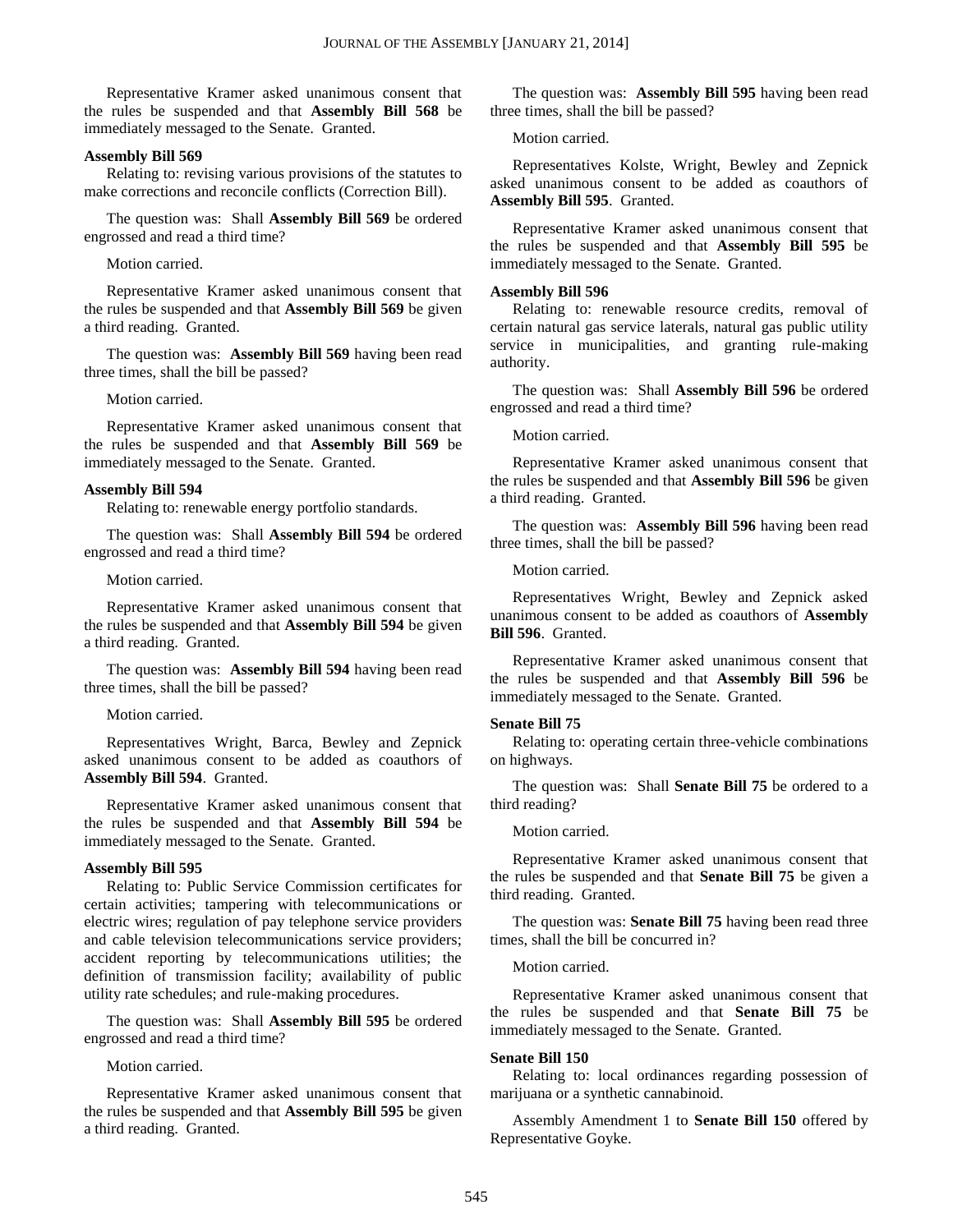Representative Kramer moved that Assembly Amendment 1 to **Senate Bill 150** be laid on the table.

The question was: Shall Assembly Amendment 1 to **Senate Bill 150** be laid on the table?

The roll was taken.

The result follows:

Ayes - Representatives August, Ballweg, Bernier, Bies, Born, Brooks, Craig, Czaja, Endsley, Hutton, Jacque, Jagler, Kapenga, Kaufert, Kerkman, Kestell, Kleefisch, Klenke, Knodl, Knudson, Kooyenga, Kramer, Krug, Kuglitsch, Kulp, T. Larson, LeMahieu, Loudenbeck, Marklein, Murphy, Mursau, Murtha, Nass, Nerison, Neylon, Nygren, A. Ott, J. Ott, Petersen, Petryk, Pridemore, Ripp, Rodriguez, Sanfelippo, Schraa, Severson, Skowronski, Spiros, Steineke, Strachota, Stroebel, Swearingen, Tauchen, Thiesfeldt, Tittl, Weatherston, Weininger and Speaker Vos - 58.

Noes - Representatives Barca, Barnes, Berceau, Bernard Schaber, Bewley, Billings, Clark, Danou, Doyle, Genrich, Goyke, Hebl, Hesselbein, Hintz, Hulsey, Johnson, Jorgensen, Kahl, Kessler, Kolste, Mason, Milroy, Ohnstad, Pasch, Pope, Richards, Riemer, Ringhand, Sargent, Shankland, Sinicki, Smith, C. Taylor, Vruwink, Wachs, Williams, Wright, Young, Zamarripa and Zepnick - 40.

Absent or not voting - Representative Tranel - 1.

Motion carried.

The question was: Shall **Senate Bill 150** be ordered to a third reading?

Motion carried.

Representative Kramer asked unanimous consent that the rules be suspended and that **Senate Bill 150** be given a third reading. Granted.

The question was: **Senate Bill 150** having been read three times, shall the bill be concurred in?

Motion carried.

Representative Hesselbein asked unanimous consent to be recorded as voting "**No**" on the previous question. Granted.

Representative Kramer asked unanimous consent that the rules be suspended and that **Senate Bill 150** be immediately messaged to the Senate. Granted.

#### **Senate Bill 155**

Relating to: the prohibition on telephone solicitations to residential customers, granting rule-making authority, and making an appropriation.

The question was: Shall **Senate Bill 155** be ordered to a third reading?

Motion carried.

Representative Kramer asked unanimous consent that the rules be suspended and that **Senate Bill 155** be given a third reading. Granted.

The question was: **Senate Bill 155** having been read three times, shall the bill be concurred in?

The roll was taken.

The result follows:

Ayes - Representatives August, Ballweg, Barca, Barnes, Berceau, Bernard Schaber, Bernier, Bewley, Bies, Billings, Born, Brooks, Clark, Craig, Czaja, Danou, Doyle, Endsley, Genrich, Goyke, Hebl, Hesselbein, Hintz, Hulsey, Hutton, Jacque, Jagler, Johnson, Jorgensen, Kahl, Kapenga, Kaufert, Kerkman, Kessler, Kestell, Kleefisch, Klenke, Knodl, Knudson, Kolste, Kooyenga, Kramer, Krug, Kuglitsch, Kulp, T. Larson, LeMahieu, Loudenbeck, Marklein, Mason, Milroy, Murphy, Mursau, Murtha, Nass, Nerison, Neylon, Nygren, Ohnstad, A. Ott, J. Ott, Pasch, Petersen, Petryk, Pope, Pridemore, Richards, Riemer, Ringhand, Ripp, Rodriguez, Sanfelippo, Sargent, Schraa, Severson, Shankland, Sinicki, Skowronski, Smith, Spiros, Steineke, Strachota, Stroebel, Swearingen, Tauchen, C. Taylor, Thiesfeldt, Tittl, Vruwink, Wachs, Weatherston, Weininger, Williams, Wright, Young, Zamarripa, Zepnick and Speaker Vos - 98.

Noes - None.

Absent or not voting - Representative Tranel - 1.

Motion carried.

Representative Hesselbein asked unanimous consent to be added as a cosponsor of **Senate Bill 155**. Granted.

Representative Kramer asked unanimous consent that the rules be suspended and that **Senate Bill 155** be immediately messaged to the Senate. Granted.

#### **Senate Bill 224**

Relating to: the state civil service.

The question was: Shall **Senate Bill 224** be ordered to a third reading?

Motion carried.

Representative Kramer asked unanimous consent that the rules be suspended and that **Senate Bill 224** be given a third reading. Granted.

The question was: **Senate Bill 224** having been read three times, shall the bill be concurred in?

The roll was taken.

The result follows:

Ayes - Representatives August, Ballweg, Bernier, Bies, Born, Brooks, Craig, Czaja, Endsley, Hutton, Jacque, Jagler, Kapenga, Kaufert, Kerkman, Kestell, Kleefisch, Klenke, Knodl, Knudson, Kooyenga, Kramer, Krug, Kuglitsch, Kulp, T. Larson, LeMahieu, Loudenbeck, Marklein, Murphy, Mursau, Murtha, Nass, Nerison, Neylon, Nygren, A. Ott, J. Ott, Petersen, Petryk, Pridemore, Ripp, Rodriguez, Sanfelippo, Schraa, Severson, Skowronski, Spiros, Steineke, Strachota, Stroebel, Swearingen, Tauchen, Thiesfeldt, Tittl, Weatherston, Weininger, Williams and Speaker Vos - 59.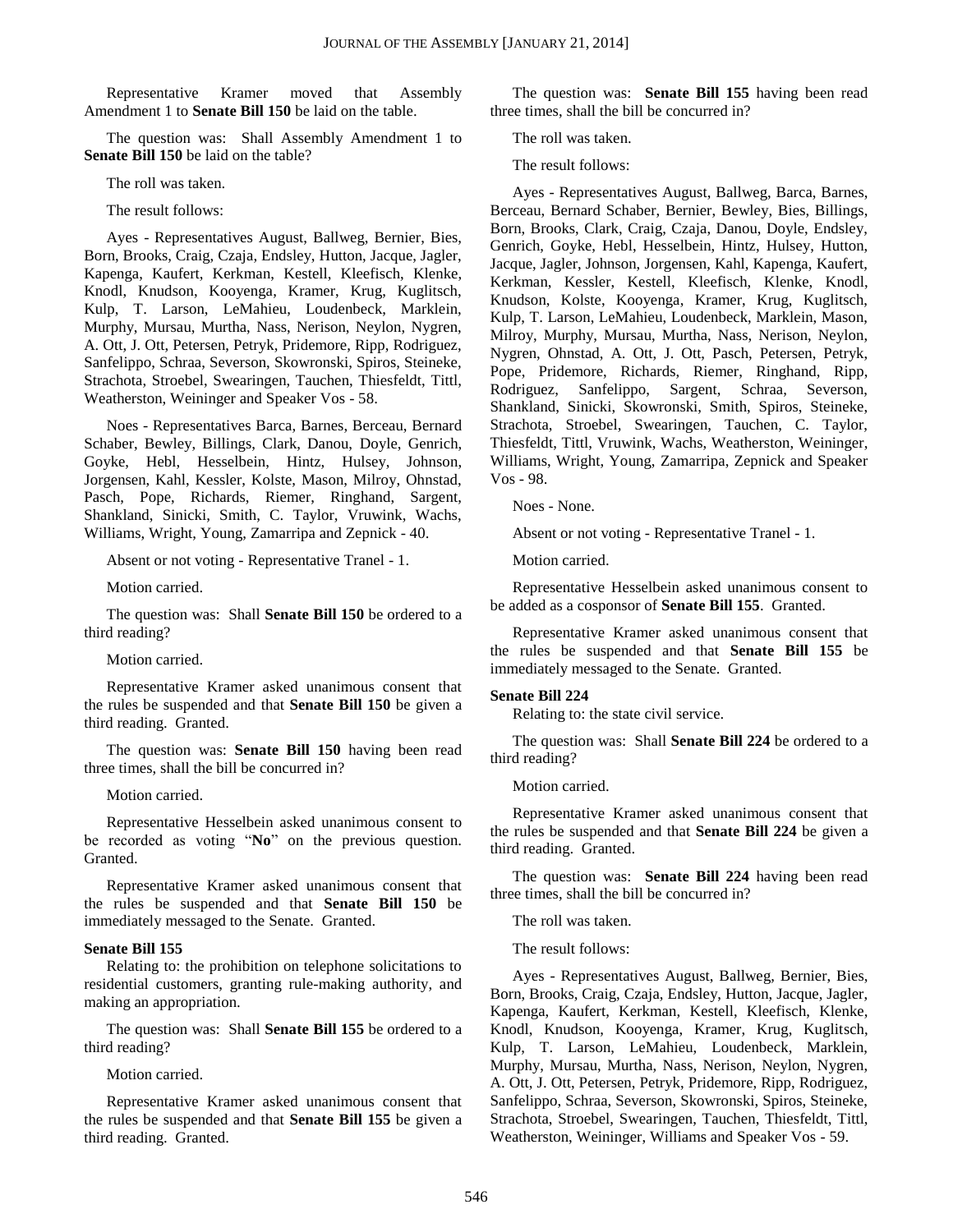Noes - Representatives Barca, Barnes, Berceau, Bernard Schaber, Bewley, Billings, Clark, Danou, Doyle, Genrich, Goyke, Hebl, Hesselbein, Hintz, Hulsey, Johnson, Jorgensen, Kahl, Kessler, Kolste, Mason, Milroy, Ohnstad, Pasch, Pope, Richards, Riemer, Ringhand, Sargent, Shankland, Sinicki, Smith, C. Taylor, Vruwink, Wachs, Wright, Young, Zamarripa and Zepnick - 39.

Absent or not voting - Representative Tranel - 1.

Motion carried.

Representative Kramer asked unanimous consent that the rules be suspended and that **Senate Bill 224** be immediately messaged to the Senate. Granted.

#### **Senate Bill 325**

Relating to: controlled substances, and providing a penalty.

The question was: Shall **Senate Bill 325** be ordered to a third reading?

#### Motion carried.

Representative Kramer asked unanimous consent that the rules be suspended and that **Senate Bill 325** be given a third reading. Granted.

The question was: **Senate Bill 325** having been read three times, shall the bill be concurred in?

#### Motion carried.

Representative Vruwink asked unanimous consent to be added as a cosponsor of **Senate Bill 325**. Granted.

Representative Kramer asked unanimous consent that the rules be suspended and that **Senate Bill 325** be immediately messaged to the Senate. Granted.

#### **Senate Bill 345**

Relating to: the authority and responsibilities of the Department of Safety and Professional Services and the various boards under that department, the membership of the Cosmetology Examining Board, professional licensure of pharmacists, the Pharmacy Examining Board's operation of the prescription drug monitoring program, authorizing the construction, installation, alteration, operation, and inspection of elevators and other similar conveyances, and licensing requirements for elevator mechanics, inspectors, and contractors.

The question was: Shall **Senate Bill 345** be ordered to a third reading?

Motion carried.

Representative Kramer asked unanimous consent that the rules be suspended and that **Senate Bill 345** be given a third reading. Granted.

The question was: **Senate Bill 345** having been read three times, shall the bill be concurred in?

Motion carried.

Representative Wright asked unanimous consent to be added as a cosponsor of **Senate Bill 345**. Granted.

Representative Kramer asked unanimous consent that the rules be suspended and that **Senate Bill 345** be immediately messaged to the Senate. Granted.

#### **Senate Bill 370**

Relating to: state procurement and construction contracts with disabled veteran-owned businesses.

The question was: Shall **Senate Bill 370** be ordered to a third reading?

Motion carried.

Representative Kramer asked unanimous consent that the rules be suspended and that **Senate Bill 370** be given a third reading. Granted.

The question was: **Senate Bill 370** having been read three times, shall the bill be concurred in?

Motion carried.

Representatives Pope, Smith, Bernard Schaber, Billings, Hintz, Pasch, Sargent, Barca, Jorgensen, Zamarripa, Goyke, Wachs, Kahl, Doyle, Riemer, Shankland, Hesselbein and Vruwink asked unanimous consent to be added as cosponsors of **Senate Bill 370**. Granted.

Representative Kramer asked unanimous consent that the rules be suspended and that **Senate Bill 370** be immediately messaged to the Senate. Granted.

#### **CALENDAR OF WEDNESDAY, JANUARY 15**

**\_\_\_\_\_\_\_\_\_\_\_\_\_**

#### **Assembly Bill 418**

Relating to: fees for election recounts.

The question was: **Assembly Bill 418** having been read three times, shall the bill be passed?

Motion carried.

Representative Kramer asked unanimous consent that the rules be suspended and that **Assembly Bill 418** be immediately messaged to the Senate. Granted.

Representative Barca introduced a privileged resolution. **\_\_\_\_\_\_\_\_\_\_\_\_\_**

#### **INTRODUCTION AND REFERENCE OF PROPOSALS**

Read first time and referred:

#### **Assembly Resolution 23**

Relating to: the closing of LifeSkills Academy in the city of Milwaukee.

By Representatives Goyke, Zamarripa, Barca, Pasch, Pope, Sinicki, Wright, C. Taylor, Clark, Hesselbein and Kolste.

To committee on **Assembly Organization**.

Representative Barca moved that the rules be suspended and that **Assembly Resolution 23** be withdrawn from the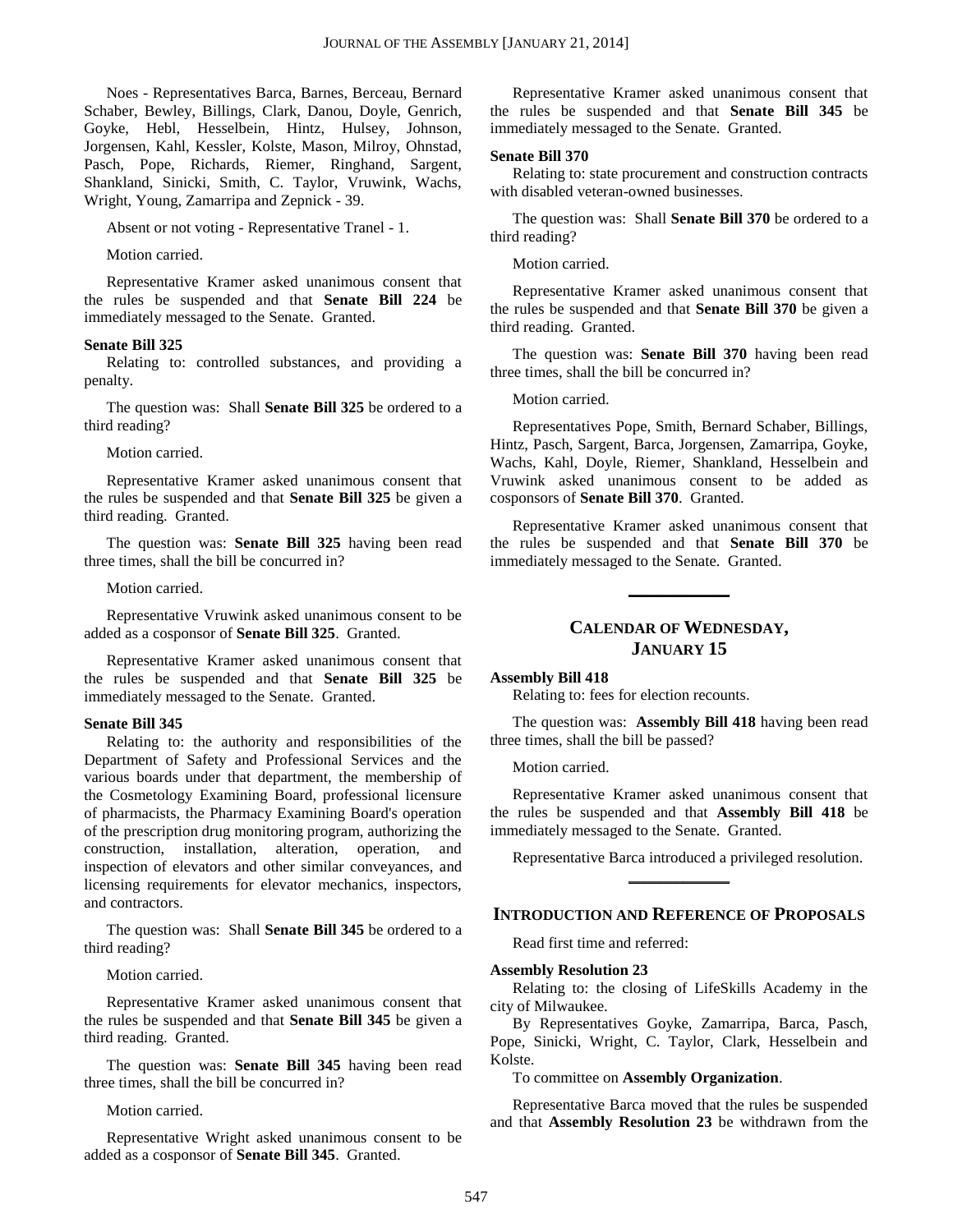committee on **Assembly Organization** and taken up at this time.

The question was: Shall **Assembly Resolution 23** be withdrawn from the committee on **Assembly Organization** and taken up at this time?

The roll was taken.

The result follows:

Ayes - Representatives Barca, Barnes, Berceau, Bernard Schaber, Bewley, Billings, Clark, Danou, Doyle, Genrich, Goyke, Hebl, Hesselbein, Hintz, Hulsey, Johnson, Jorgensen, Kahl, Kessler, Kolste, Mason, Milroy, Ohnstad, Pasch, Pope, Richards, Riemer, Ringhand, Sargent, Shankland, Sinicki, Smith, C. Taylor, Vruwink, Wachs, Wright, Young, Zamarripa and Zepnick - 39.

Noes - Representatives August, Ballweg, Bernier, Bies, Born, Brooks, Craig, Czaja, Endsley, Hutton, Jacque, Jagler, Kapenga, Kaufert, Kerkman, Kestell, Kleefisch, Klenke, Knodl, Knudson, Kooyenga, Kramer, Krug, Kuglitsch, Kulp, T. Larson, LeMahieu, Loudenbeck, Marklein, Murphy, Mursau, Murtha, Nass, Nerison, Neylon, Nygren, A. Ott, J. Ott, Petersen, Petryk, Pridemore, Ripp, Rodriguez, Sanfelippo, Schraa, Severson, Skowronski, Spiros, Steineke, Strachota, Stroebel, Swearingen, Tauchen, Thiesfeldt, Tittl, Weatherston, Weininger, Williams and Speaker Vos - 59.

Absent or not voting - Representative Tranel - 1.

Motion failed.

Representative Jorgensen introduced a privileged resolution. **\_\_\_\_\_\_\_\_\_\_\_\_\_**

#### **INTRODUCTION AND REFERENCE OF PROPOSALS**

Read first time and referred:

#### **Assembly Resolution 24**

Relating to: rescinding a request made by the assembly committee on organization for an opinion from the attorney general as to the acquisition or holding of land under chapter 710 of the statutes.

By Representatives Jorgensen, Vruwink, Barca, Pasch, Danou, Bewley, Sinicki, Ringhand, Smith, Pope, Ohnstad, Sargent, Johnson, Goyke, Billings, Kolste, Bernard Schaber, Wachs, Kahl, Doyle, Shankland and Hesselbein.

To committee on **Assembly Organization**.

Representative Jorgensen moved that the rules be suspended and that **Assembly Resolution 24** be withdrawn from the committee on **Assembly Organization** and taken up at this time.

The question was: Shall **Assembly Resolution 24** be withdrawn from the committee on **Assembly Organization** and taken up at this time?

The roll was taken.

The result follows:

Ayes - Representatives Barca, Barnes, Berceau, Bernard Schaber, Bewley, Billings, Clark, Danou, Doyle, Genrich, Goyke, Hebl, Hesselbein, Hintz, Hulsey, Johnson, Jorgensen, Kahl, Kessler, Kolste, Mason, Milroy, Ohnstad, Pasch, Pope, Richards, Riemer, Ringhand, Sargent, Shankland, Sinicki, Smith, C. Taylor, Vruwink, Wachs, Wright, Young, Zamarripa and Zepnick - 39.

Noes - Representatives August, Ballweg, Bernier, Bies, Born, Brooks, Craig, Czaja, Endsley, Hutton, Jacque, Jagler, Kapenga, Kaufert, Kerkman, Kestell, Kleefisch, Klenke, Knodl, Knudson, Kooyenga, Kramer, Krug, Kuglitsch, Kulp, T. Larson, LeMahieu, Loudenbeck, Marklein, Murphy, Mursau, Murtha, Nass, Nerison, Neylon, Nygren, A. Ott, J. Ott, Petersen, Petryk, Pridemore, Ripp, Rodriguez, Sanfelippo, Schraa, Severson, Skowronski, Spiros, Steineke, Strachota, Stroebel, Swearingen, Tauchen, Thiesfeldt, Tittl, Weatherston, Weininger, Williams and Speaker Vos - 59.

Absent or not voting - Representative Tranel - 1.

Motion failed.

Representative Jorgensen moved that the rules be suspended and that **Assembly Bill 538** be withdrawn from the committee on **Small Business Development** and taken up at this time.

#### **Assembly Bill 538**

Relating to: modifying the jobs credit to provide an increased credit to small businesses.

The question was: Shall **Assembly Bill 538** be withdrawn from the committee on **Small Business Development** and taken up at this time?

The roll was taken.

The result follows:

Ayes - Representatives Barca, Barnes, Berceau, Bernard Schaber, Bewley, Billings, Clark, Danou, Doyle, Genrich, Goyke, Hebl, Hesselbein, Hintz, Hulsey, Johnson, Jorgensen, Kahl, Kessler, Kolste, Mason, Milroy, Ohnstad, Pasch, Pope, Richards, Riemer, Ringhand, Sargent, Shankland, Sinicki, Smith, C. Taylor, Vruwink, Wachs, Wright, Young, Zamarripa and Zepnick - 39.

Noes - Representatives August, Ballweg, Bernier, Bies, Born, Brooks, Craig, Czaja, Endsley, Hutton, Jacque, Jagler, Kapenga, Kaufert, Kerkman, Kestell, Kleefisch, Klenke, Knodl, Knudson, Kooyenga, Kramer, Krug, Kuglitsch, Kulp, T. Larson, LeMahieu, Loudenbeck, Marklein, Murphy, Mursau, Murtha, Nass, Nerison, Neylon, Nygren, A. Ott, J. Ott, Petersen, Petryk, Pridemore, Ripp, Rodriguez, Sanfelippo, Schraa, Severson, Skowronski, Spiros, Steineke, Strachota, Stroebel, Swearingen, Tauchen, Thiesfeldt, Tittl, Weatherston, Weininger, Williams and Speaker Vos - 59.

Absent or not voting - Representative Tranel - 1.

Motion failed.

#### **Senate Bill 223**

Relating to: employer access to, and observation of, the personal Internet accounts of employees and applicants for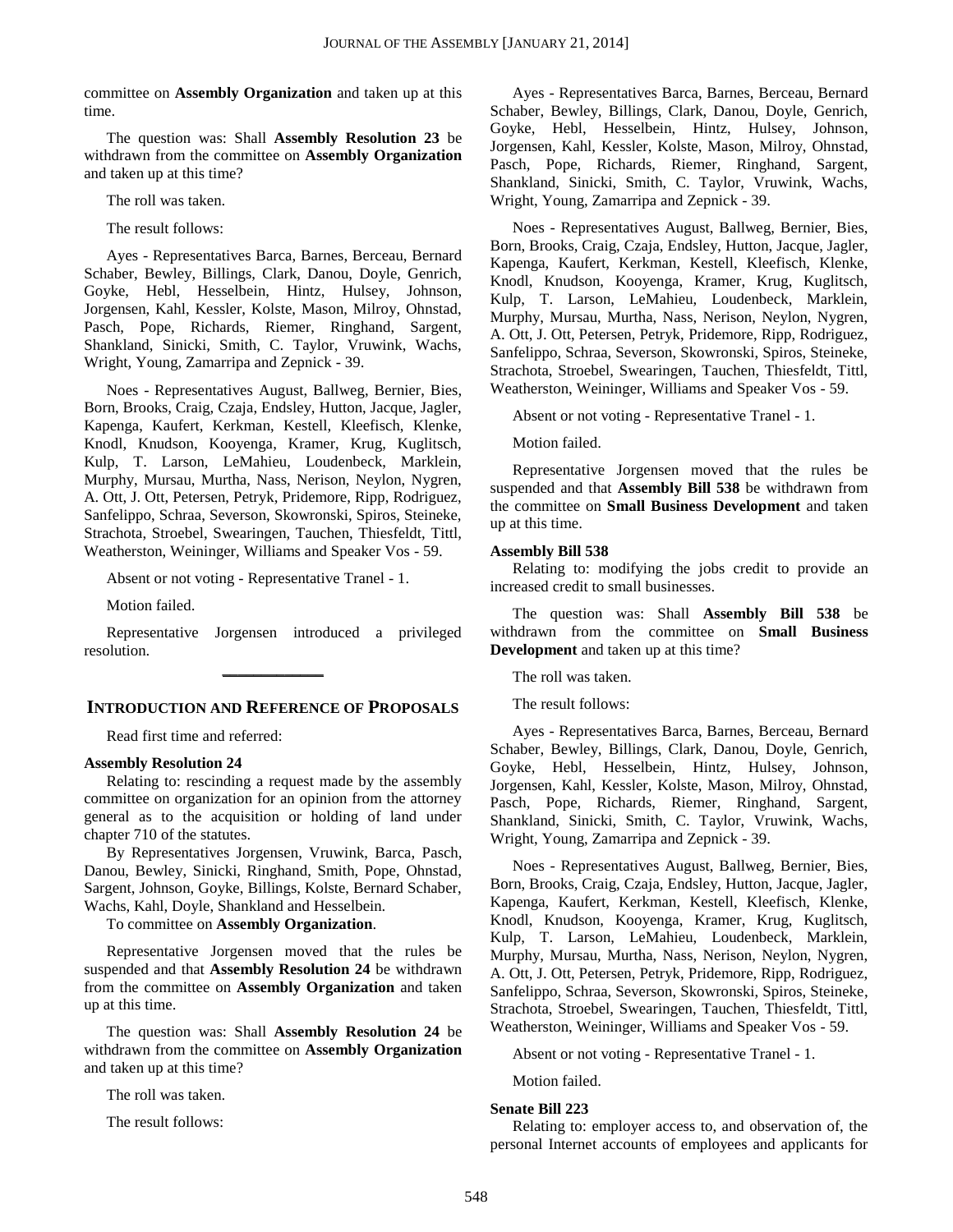employment; educational institution access to, and observation of, the personal Internet accounts of students and prospective students; landlord access to, and observation of, the personal Internet accounts of tenants and prospective tenants; and providing a penalty.

Assembly Amendment 1 to **Senate Bill 223** offered by Representative Bies.

The question was: Shall Assembly Amendment 1 to **Senate Bill 223** be adopted?

Motion carried.

The question was: Shall **Senate Bill 223** be ordered to a third reading?

Motion carried.

Representative Kramer asked unanimous consent that the rules be suspended and that **Senate Bill 223** be given a third reading. Granted.

The question was: **Senate Bill 223** having been read three times, shall the bill be concurred in as amended?

Motion carried.

Representative Kramer asked unanimous consent that the rules be suspended and that **Senate Bill 223** be immediately messaged to the Senate. Granted.

#### **VISITORS**

**\_\_\_\_\_\_\_\_\_\_\_\_\_**

During today's session, the following visitors honored the Assembly by their presence and were welcomed by the presiding officer and the members:

Sam Pauley, guest and intern of Representative Mason.

Marielle Crowley and Darnell Summers, guests of Representative Goyke.

#### **ANNOUNCEMENTS**

**\_\_\_\_\_\_\_\_\_\_\_\_\_**

Representative Danou asked unanimous consent that the Assembly adjourn in memory of Evelyn Kathryn Grover of Galesville, who passed away at the age of 102. Granted.

Representative Bewley asked unanimous consent that the Assembly adjourn in memory of Leo LeFernier, a member of the Red Cliff Band of Lake Superior Chippewa Tribal Council, who passed away on January 13 at the age of 80. Granted.

Representative Petersen asked unanimous consent that the Assembly adjourn in memory of Roger Cross, who passed away unexpectedly on January 7 at the age of 66. Granted.

Representative Hebl asked unanimous consent that the Assembly adjourn in memory of Louis Blaser of Sun Prairie, who passed away on January 11 at the age of 97. Granted.

Representative Barca asked unanimous consent that the Assembly adjourn in honor of his mother, Joan Hau, on the occasion of her 85<sup>th</sup> birthday. Granted.

Representative Steineke asked unanimous consent that the Assembly adjourn in honor of Gene Vande Loo of Kaukauna, on the occasion of his 81<sup>st</sup> birthday today. Mr. Vande Loo is the father of Doris Vande Loo of the Assembly Chief Clerk staff. Granted.

Representative Vruwink asked unanimous consent that the Assembly adjourn in honor of Pamela Marie Swetz, on the occasion of her 39<sup>th</sup> birthday. Granted.

Representative Tittl asked unanimous consent that the Assembly adjourn in honor of three members who recently retired from the St. Nazianz Volunteer Fire Department: Fire Chief Fritz Koeppen, Assistant Fire Chief Fred Reindl and Fire Fighter Herman Wagner. Granted.

Representative Pasch asked unanimous consent that the Assembly adjourn in honor of her daughter and husband, Whitney and Allan Pasch, on the occasion of their shared birthday on January 23. Granted.

Representative Riemer asked unanimous consent that the Assembly adjourn in honor of Maggie Moss, on the occasion of her birthday. Granted.

Representative Ringhand asked unanimous consent that the Assembly adjourn in honor of her brother, Mark Brzezinski and her sister, Anne Oestreich, on the occasion of their birthdays. Granted.

Representative Richards asked unanimous consent that the Assembly adjourn in honor of his mother, Iva Richards, who recently returned from a volunteer mission in Haiti. Granted.

Representative Richards asked unanimous consent that the Assembly adjourn in honor of Representative Clark's wife, Kerry Schumann, who recently returned from a volunteer mission in Haiti. Granted.

Representative Mason asked unanimous consent that the Assembly adjourn in honor of his mother, Roseann J. Mason, on the occasion of her 64<sup>th</sup> birthday. Granted.

Representatives Kuglitsch, Barca and Williams asked unanimous consent that the Assembly adjourn in honor of Representative Bill Kramer, on the occasion of his birthday today. Granted.

Representative Kuglitsch asked unanimous consent that the Assembly adjourn in honor of Representative Tyler August, on the occasion of his birthday on January 26. Granted.

Representative Bernard Schaber asked unanimous consent that the Assembly adjourn in honor of Ronald C. Dunlap from Appleton, who received the MLK Heritage award yesterday. Granted.

Representative Ohnstad asked unanimous consent that the Assembly adjourn in honor of Kenosha County